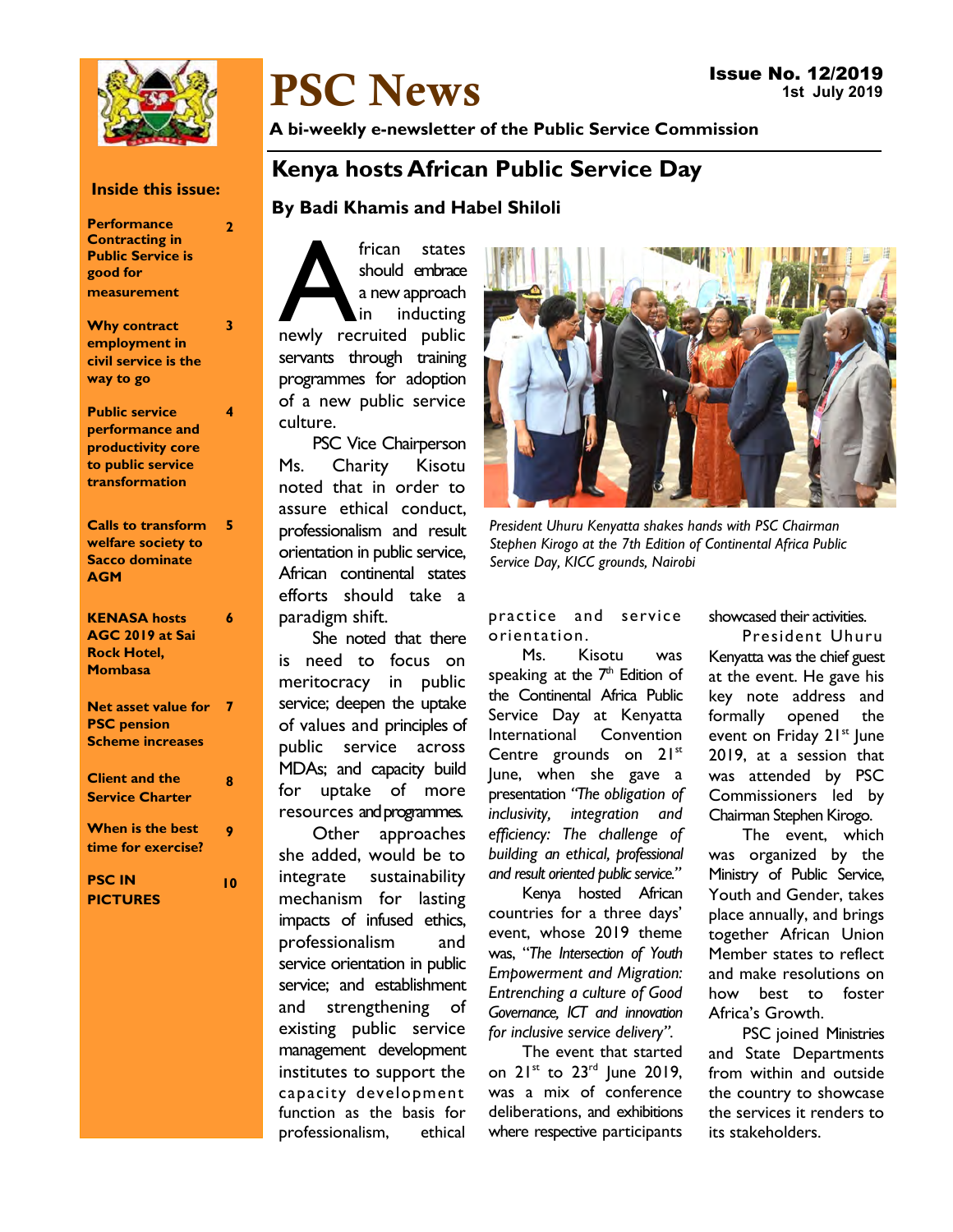# Performance Contracting in Public Service is good for measurement

## By Allan Musili and Cheryl Otuko

P erformance contracting is<br>
the most comprehensive<br>
way through which a<br>
government's performance<br>
can be evaluated both in financial the most comprehensive way through which a government's performance and non-financial aspects.

Professor Prajapati Trivedi, Director Economic, Youth & Sustainable Development Commonwealth Secretariat, London, said this during his visit at the Public Service Commission on Wednesday 19th June 2019.

In a presentation "Experience of Implementing Performance Contracting: What works and what does not work," the professor emphasized that performance management is different from performance measurement as often confused.

He argued that performance measurement is a necessity but not a sufficient enough toolkit for performance management.

"Efficiency, effectiveness, accountability and measure of consequences when put into consideration become the ideal first step of monitoring performance," he said.

He asserted that economic development is closely related to a country's ability to implement policies, projects and programmes; while at the same time, implementation is directly related to effective follow up, which depends on effective performance contracting.

"In fact, if we don't have good performance management, then democracies are in danger, because people get disillusioned as election promises are not achieved," he said.



PSC Chairman Mr. Steven Kirogo (Right) addresses the meeting during Prof Prajapati Trivedi's (second right) visit at the Public Service Commission on Wednesday 19<sup>th</sup> June 2019

Prof. Trivedi, a guru in performance management, is a 2019 award winner of the prestigious Harry Harty Distinguished Performance Management Award by the Center for Accountability and Performance (CAP), American Society for Public Administration and also renown for having designed 'a highly regarded whole-of-government performance monitoring and evaluation systems for government departments and reporting the results to the Prime Minister of India between 2009 and 2014.

Prof. Trivedi was in the country to attend the Continental Africa Public Service Day (APSD) from 21<sup>st</sup> to 23<sup>rd</sup> June 2019 at the Kenyatta International Convention Centre at the invitation of the Ministry of Public Service, Youth and Gender.

Public Service Commission Chairman, Stephen Kirogo said the presentation by Prof. Trivedi came at the right time when the Commission was finalizing

Performance Management improvement systems for the Public Service.

He noted that there was need to put energy and a bit of force so that performance contracting management can become a norm in the public service performance management system.

"There is need to craft and implement performance contracting management system and ambitions confined within certain framework," he said.

Present during the event were PSC Vice Chairperson, Charity Kisotu, Commissioners Joyce Nyabuti, Joan Otieno, Salma Ahmed, Mary Mwiandi, Reuben Chirchir, and Andrew Muriuki; CEO Simon Rotich, and PSC Directors.

Also present were representatives from Ministry of Public Service, Youth and Gender, Kenya School of Government and the National Treasury.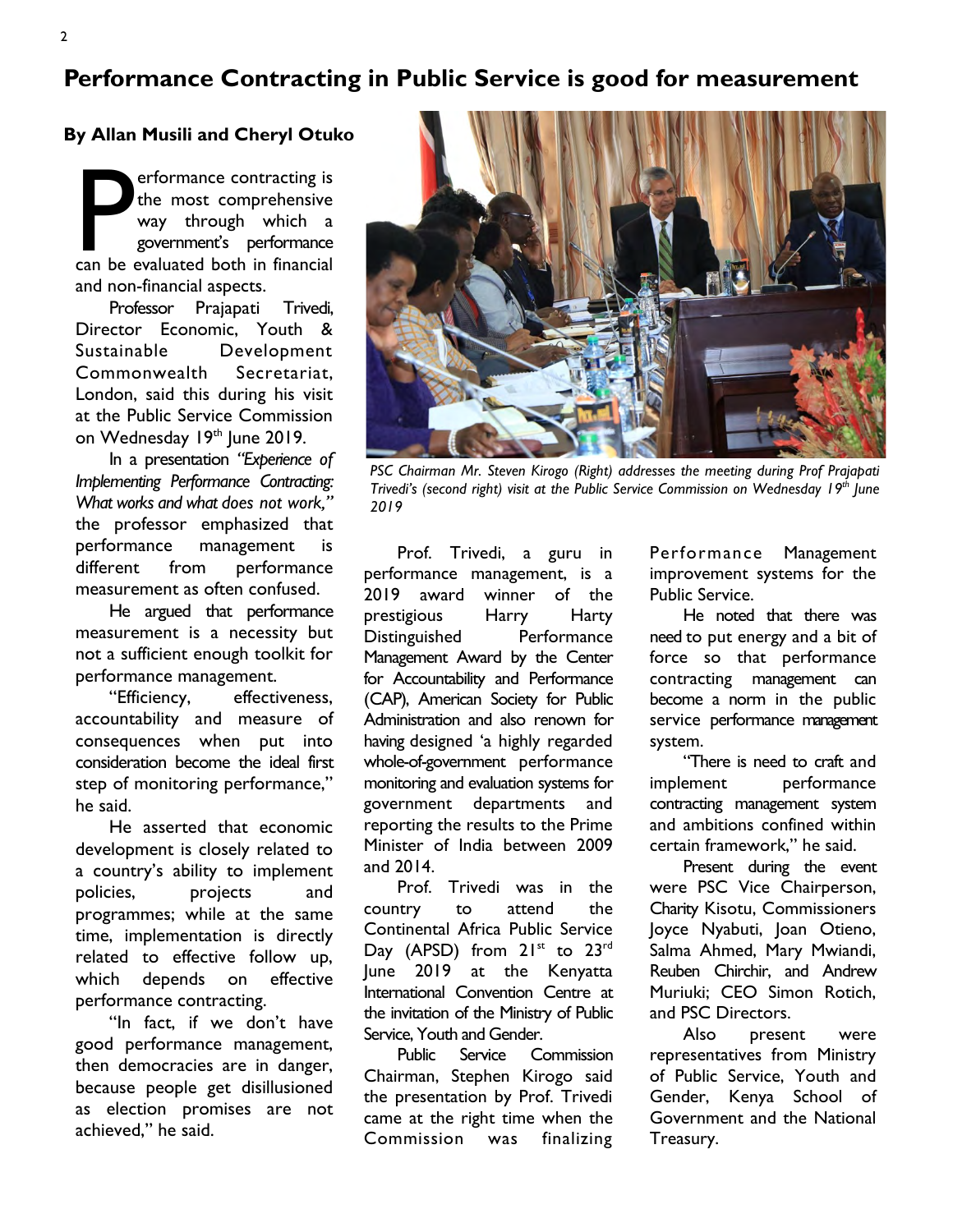Why contract employment in civil service is the way to go

### By Habel Shiloli

The Public Service<br>
Commission has featured<br>
prominently in news<br>
over the past<br>
fortnight, since the Chairman Commission has featured prominently in news over the past Stephen Kirogo made a pronouncement that beginning July 1<sup>st</sup> 2019 new entry level recruitments will be on a threeyear renewable contracts, a radical departure from the past.

The pronouncement triggered a hot debate which has so far elicited mixed reactions among Kenyans, with some supporting and others opposing contract employment in the civil service.

Government employment historically has one of the lowest separation rates compared to most industry sectors due to its job stability.

Public servants can count on clear career paths, strong benefits, retirement and pension plans. In recent years, however, ability to attract and retain talent in public service has become a major area of focus.

As part of PSC communication and engagement strategy, Dr. Sylvester Obong'o, Director of Performance and Service Delivery Improvement appeared on KTN TV for PSC on  $19<sup>th</sup>$  June during a panel live debate between 8.00 and 9.00 p.m. , together with a representative of the Civil Servants Union on the issue.

He clarified some issues that seemed not to be clear in the thinking of most Kenyans, especially the proposal and its impact on serving officers.

The first and fundamental issue Dr. Obong'o espoused for

consideration in the debate was that, the government needs to be judged primarily on the quality of services it provides to the citizens not on the number of people it employs.

"Employment is therefore aimed at facilitating service

delivery rather than an end in itself," said Dr. Obongó.

He explained that in pursuit of delivering on its mandate of ensuring efficient and effective public service, the Public Service Commission needs diverse recruitment strategies, terms and conditions of service that will ensure attraction and retention of talent.

Dr. Obong'o asserted that whereas serving civil servants, will not be affected by the new policy, it is expected that the revamped performance management regime will help solve the widespread challenge of laxity in the service.

He observed that attracting the right talent is one of the biggest challenges for the public service, especially when it comes to millennials.

"Considering that the millennial workforce is set to make up 75% of the workforce by 2020 in many countries, the public service needs to make adjustments to cater for millennials in order to fill vacant positions," noted Dr. Obong'o.

He added that "Ironically,

in government is one of the biggest challenges facing the proposed shift to contract employment for entry level staff, as one of the strategies for attracting millennials to the service."

Dr. Obong'o said trends in other sectors in the past decade,

resistance to change

indicate a shift away from permanent and pensionable terms of employment towards contracts.

"This proposal is hence, part of the wider reforms the Public Service Commission is undertaking as it begins to reinvent the Service in order to keep up with today's everchanging work environment," he said.

Dr. Obong'o stressed that it is inevitable for the public sector to start being sensitive toward millennials and what might attract and retain them, such as flexible work arrangements, upgrades in technology and autonomy; as well as targeting current employees' disengagement in an effort to improve performance and productivity.

"As the public service endeavours to keep up ever increasing citizens' demand for improved service delivery and shrinking budgetary resources, the need to retain talent is more important than ever before," he noted.

Dr. Sylvester Obongó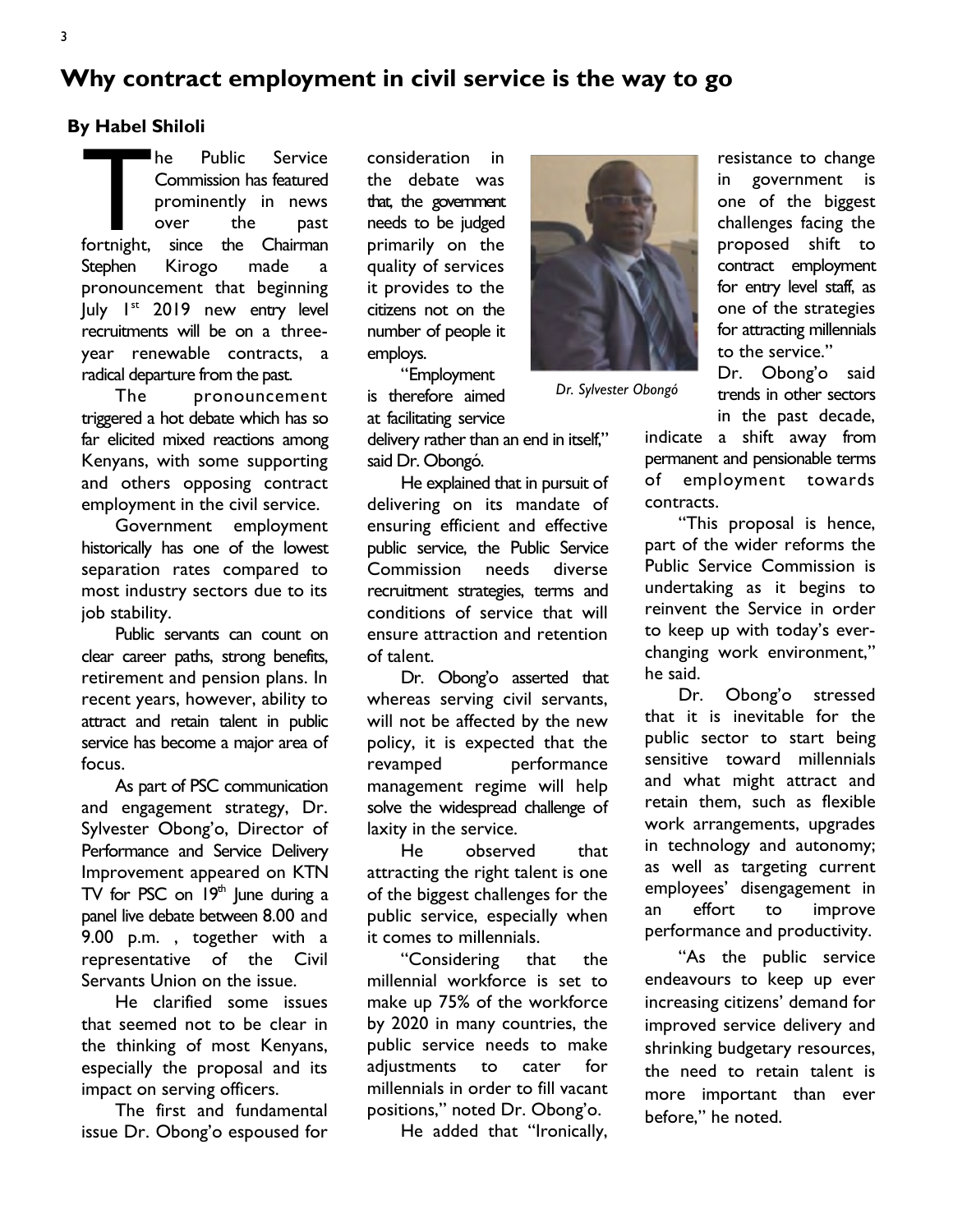Performance and productivity is core to public service transformation

## By Badi Khamis

**P ublic Service Commission**<br>
Chairman Mr. Steven<br>
Kirogo has reiterated the<br>
importance of having a<br>
competitive compensation structure Chairman Mr. Steven Kirogo has reiterated the importance of having a for public servants based on productivity.

He emphasized that for civil service to achieve the desired transformation, the need to formulate ways of attracting, motivating and retaining top talent in the public service is inevitable.

Speaking during the launch of the Public Sector Wage Bill study Report on 18th June 2019 at the Sarova Panafric Hotel Nairobi, Mr. Kirogo commended the report and said that the launch provides the actors with opportune moment of addressing the wage bill menace.

 "This launch is an enthralling event because it places new focus and elevates debate on national fiscal policy and the extent to which it can mitigate risks with adverse impacts on our economy," he said.

Salaries and Remuneration Commission Vice Chairperson Mr. Dalmas Otieno, highlighted the need to take strong measures to automate and integrate payroll management system as a measure of mitigating wastage and fraud through human resources processes.

"Regular internal and external payroll audit need to be undertaken to help in identifying inconsistencies and all non-compliance in management of government finances," he added.

Institutionalization and standardization of performance management practices across the

public sector was also PSC Chairman Mr. Steven Kirogo addressing stakeholders during the launch of the public sector wage bill study at Sarova Panafric Hotel, Nairobi

identified in the report as an aspect that will create harmony in measurement and rewarding performance.

The report also singled out the relevance of training and impact it has to individual officers in relation to the cost incurred by the government.

It recommends, harmonization of and consolidation of HR policies and procedure manuals in the entire Public Service; Mainstreaming confirmation of availability of funds as a binding constraint prior to recruitment process for various jobs in the public sector;

According to the report, expenditure between July 2012 and December 2017 from sampled institutions disclose a total wage bill increase of 63%.

Mr. Kirogo was the chief guest at the event and was

accompanied by the Ag. CEO Mr. Simon Rotich, Director Performance and Service Delivery Improvement Dr. Silvester Obong'o and Deputy Director Public Communication Mr. Browne Kutswa.

> "To achieve the desired transformation in the civil service, the need to formulate ways of attracting, motivating and retaining top talent in the public service is Inevitable," - Kirogo



4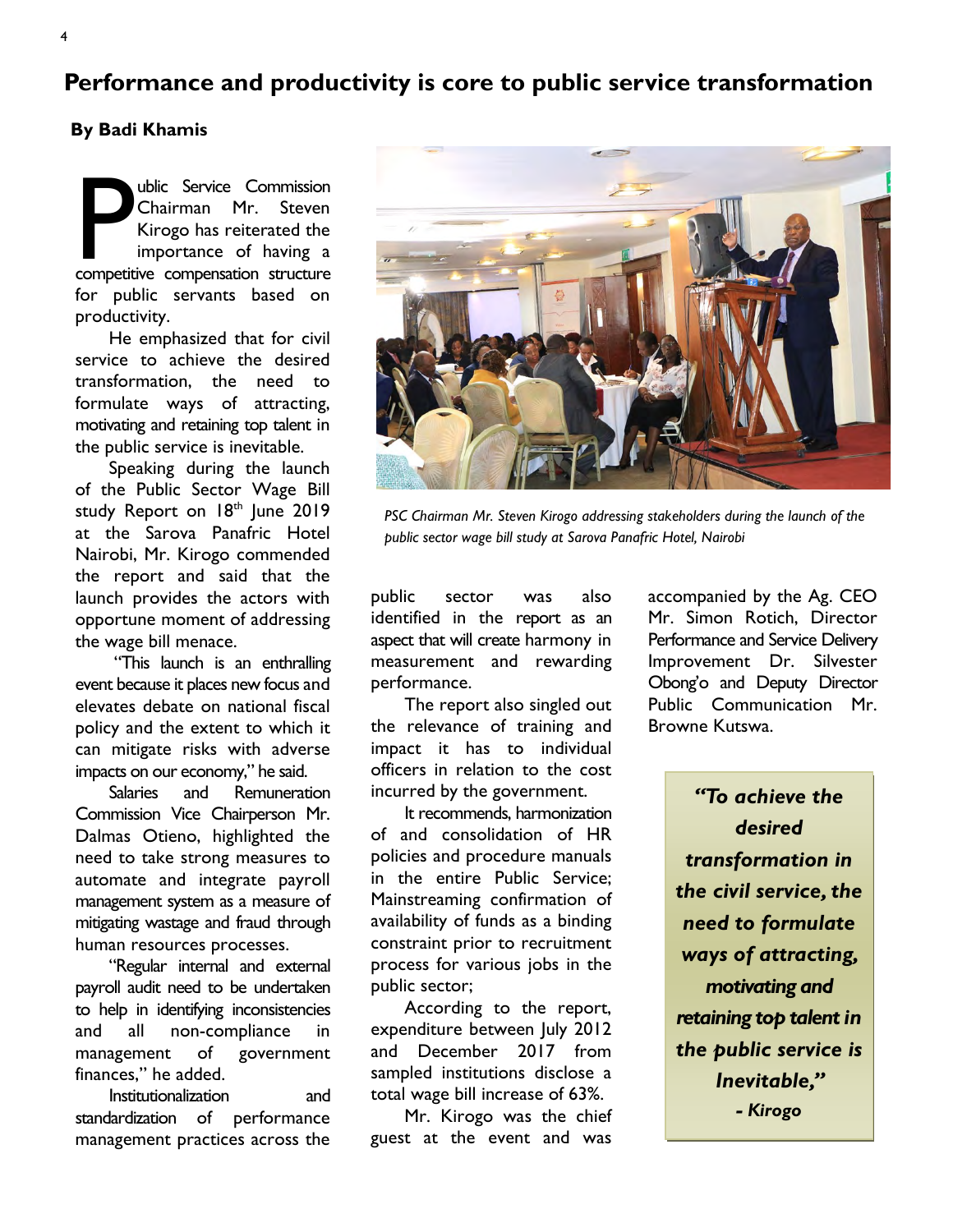## Calls to transform welfare society to Sacco dominate AGM

#### By Badi Khamis

The possibility to transit<br>
PSC Welfare Society<br>
into a Savings and<br>
Credit Co-operative<br>
Society is an idea that was PSC Welfare Society into a Savings and Credit Co-operative shared during the recent Annual General Meeting.

Various speakers at the meeting that was held on  $15<sup>th</sup>$  June 2019 at the Commission House appreciated the substantial progress the Welfare Society had made since its inception.

Acting Deputy Commission Secretary, Corporate Services Mr. Remmy Mulati who represented PSC Ag. CEO Mr. Simon Rotich, the Patron, told members that as they reflect the long way the welfare has come, they also need to envision where they want to be.

"We need to look for new horizon where we can exploit. Let's benchmark with other societies and see where we can improve," he said.

The welfare chairman Mr. David Sum echoed Mr. Mulati's sentiments and urged members to think of taking the society a notch higher to a point where members can earn annual dividends from their savings.

According to the treasurer's report, the society realized a growth in income from Kshs. 9,895,260.50 in year 2017 to Kshs. 12,282,793.60 in the year in the year 2018.

She attributed the exemplary performance to members' commitment in loan repayments and monthly subscriptions.



Deputy Commission Secretary Mr. Remmy Mulati addressing PSC welfare Society Members during the Annual General Meeting at the Commission House

The meeting climaxed with elections of new officials. Mr. David Sum retained his seat as the chairperson in a smooth sail by garnering 51 votes against his only opponent Mr. Alfred Onono, who garnered 17 votes.

Other officials who were re -elected are Evelyn Adhiambo, Steve Okumu, Hanna Njoki, Nelson Mithamo, Jackson Onyango and Alex Koros. New entrants in office are Harold Avisa, Faith Anjili and Chepkurui Kisiro.

## Jubilee conducts medical checkup for staff

xperienced doctors<br>
contracted by Jubilee<br>
Insurance Company<br>
offered health lecture, as<br>
well as basic check-up to the staff of contracted by Jubilee Insurance Company offered health lecture, as the Public Service Commission on  $26<sup>th</sup>$  and  $29th$  June  $2019$ .

The exercise took place in the ICT training room at the Commission House.

It was conducted in two sessions per day, with the first session running from 9.00 a.m. to 1.00 p.m. and the second session running from 2.00 p.m. to 5.00 p.m.

After the doctors' health talk on oral health, they conducted medical check-up for staff who were willing.

Staff turned up in large numbers to take advantage of this rare opportunity.

Jubilee Insurance Company is the health insurance provider for PSC staff.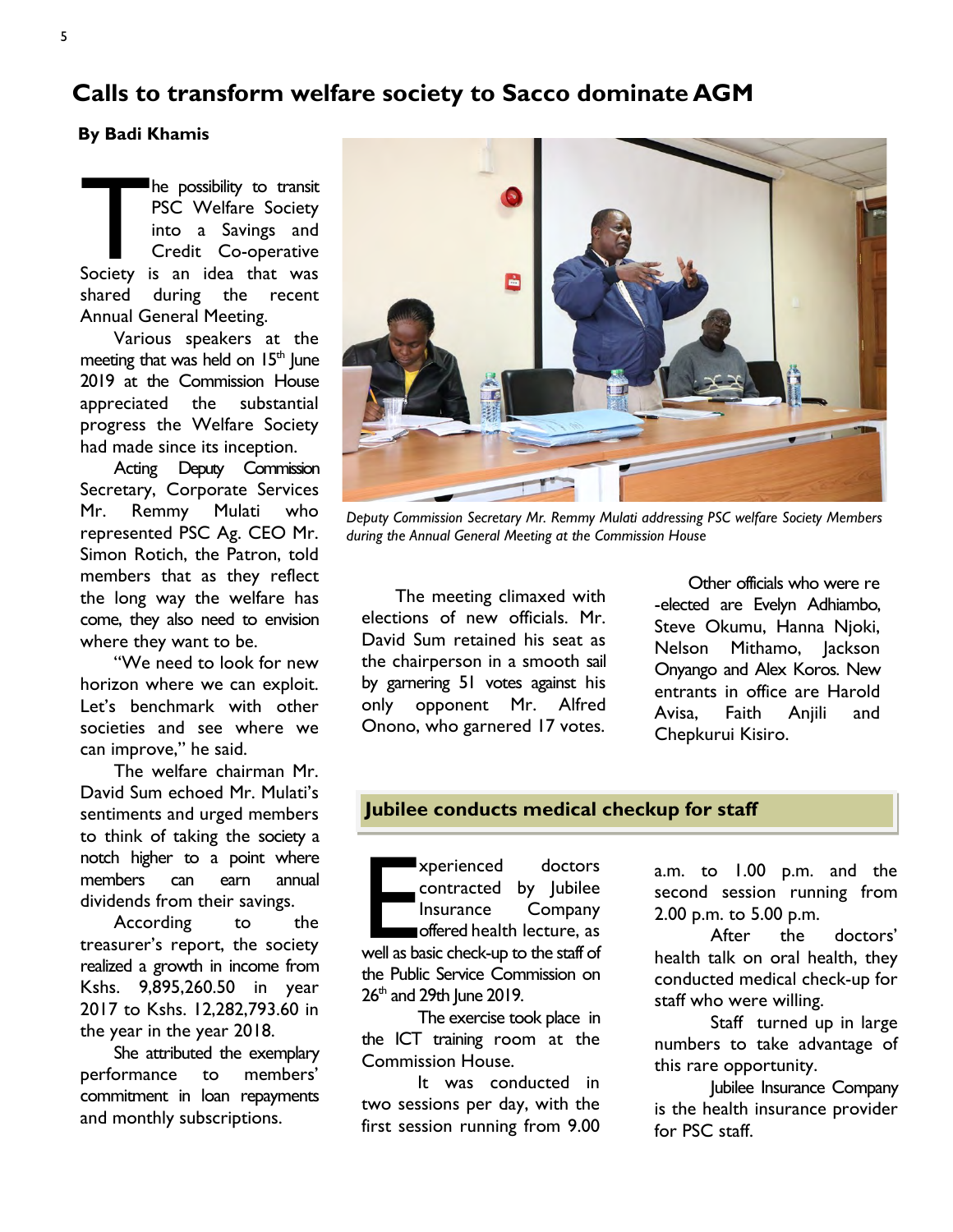# KENASA hosts AGC 2019 at Sai Rock Hotel, Mombasa

By Chepkurui Kisiro and Pauline Muriuki

The Kenya National<br>
Secretaries Association<br>
(KENASA) held the<br>
2019 Annual General<br>
Conference (AGC) and training Secretaries Association (KENASA) held the 2019 Annual General workshop at Sai Rock Hotel, Mombasa on 13th and 14th June 2019.

The Commission facilitated eight Office Administrators to attend the forum which attracted about 3000 participants.

The symposium targets top government officials, Office Administrators, practitioners, trainers, management experts and professionals from South Africa, Sesotho, Uganda, Tanzania and Kenya. It is funded by KENASA through participants' participation fees.

KENASA is a professional association for Office Administrators in the public and private sector whose main objective is to create a forum in which members interact and deliberate on emerging issues affecting their profession, with regard to standards, ethics and professionalism.

The theme for this year's conference was "Leading when you are not in-charge."

The conference was officially opened by Hon. Racheal Shebesh, Chief Administrative Secretary in the Ministry of State for Public Service and Youth and Gender Affairs, on behalf of the Cabinet Secretary Prof. Margaret Kobia, who was the guest of honour.

In her remarks, Hon.



A section of KENASA members from Public Service Commission who attended the Annual General Conference at Sai Rock Hotel, Mombasa on 13th and 14th June 2019 pose for a photo during a lunch break

Shebesh highlighted the importance of Office Administrators in service delivery as the face of the government and addressed issues affecting the cadre in the civil service.

She promised to follow up with the National Assembly for the enactment of the Office Administrators' Bill that seeks to promote professionalism to protect and secure the profession.

 Motivational speaker Prof. Christopher Wanyama urged the members to make use of the skills they have already acquired to serve to the best of their ability.

"You have a lot to offer; go forward and achieve what you've always dreamt of. The Law of Recompense will always pay back for what you give; whatever you have now (skills), you can use it for people to pay you," said Prof Wanyama.

The climax of the AGC was the launch of KENASA website by Hon Shebesh, which in addition to other functions, will enable ease of KENASA data access from her office.

The website will be used to gather data for all the Office Administrators so that in case there are any gaps existing, they can be addressed more efficiently.

KENANA also held a dinner at the same conference venue.

The KENASA representative at PSC, Ms. Chepkurui Kisiro recommends that colleagues be considered to attend such forums whenever opportunities arise.

> Theme: "Leading when you are not in-charge."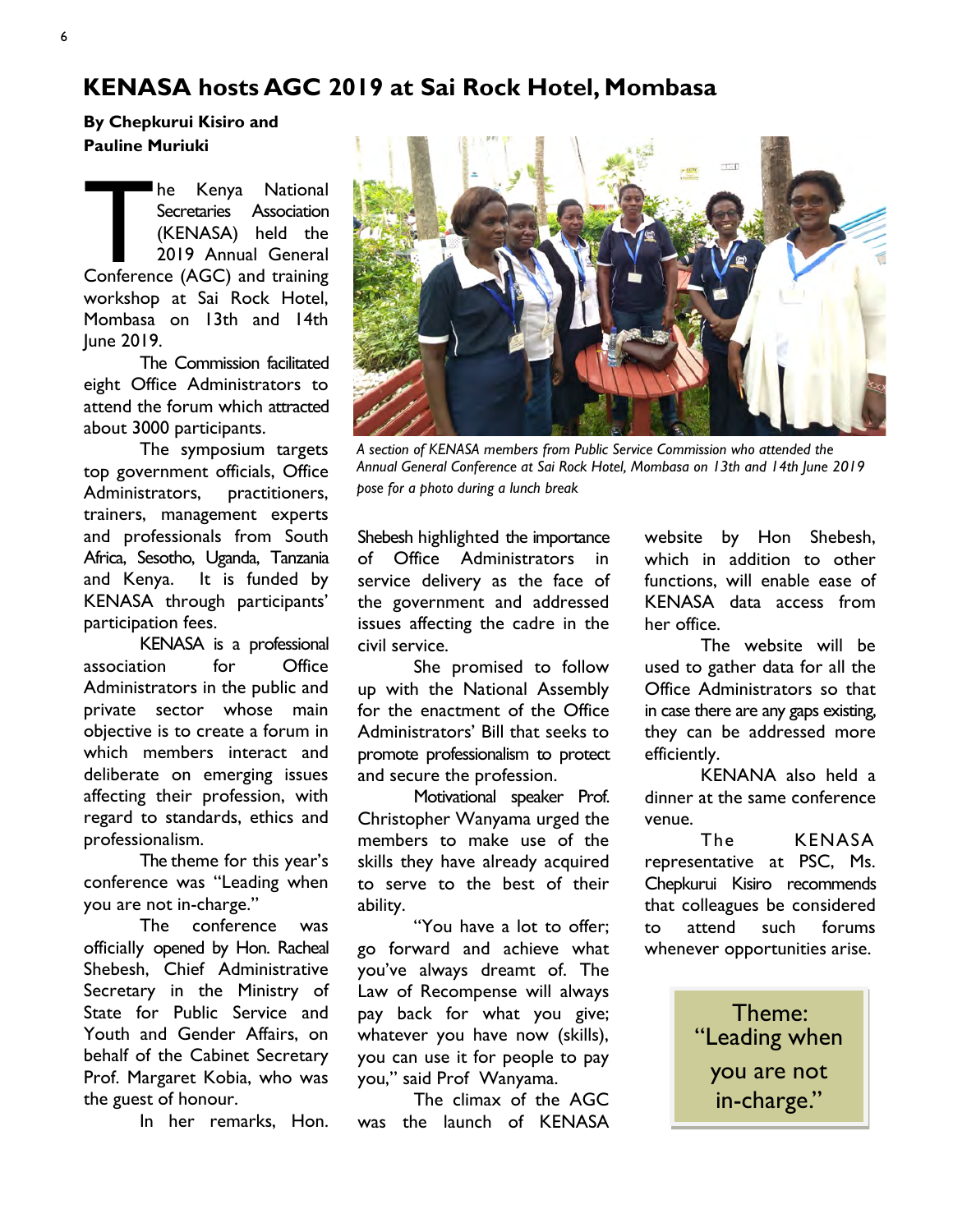## Net asset value for PSC Pension Scheme increases

## By Badi Khamis

The Public Service<br>
Commission Pension<br>
Scheme asset value<br>
has significantly grown<br>
from 210M in the year 2017 to Commission Pension Scheme asset value has significantly grown 322M in the year 2018.

The growth was attributed to returns from investments and prompt contributions from both the members and the scheme sponsor.

Speaking during the Annual General Meeting held at the Commission House on 28th June 2019, the scheme Chairperson Commissioner Joan Otieno said that the scheme fund has consistently grown due to the its conservative investment philosophy.

"The Scheme's Board is continuously assessing various investment options including infrastructure to increase the Scheme's annual returns," she said.

The Commissioner expressed her gratitude to the Scheme's sponsor, the Public Service Commission for its continued support to the Scheme and ensuring that the Scheme's obligations are met on time.

She assured members of the Board of trustees of her commitment to ensuring that systems, procedure and practices within the Pension Fund reflect high standards of corporate governance.

Speaking as the sponsor

PSC Pension Scheme Chairperson, Commissioner Joan Otieno, addressing PSC Pension

Scheme members during the Annual General Meeting at Commission House on  $28<sup>th</sup>$ June 2019

of the Scheme, Ag CEO Mr. Simon Rotich applauded the trustees as a Board that has continued to operate within the approved legal framework.

"In supporting the scheme, both the sponsor and the trustees play key roles. Trustees in particular have a general oversight role to ensure that the fund increases in value and meets the set objectives," he said.

Mr. Rotich assured members of the Commission's support of the governance initiatives pioneered by the trustees, which are aimed at enhancing growth of members' savings as enshrined in the law.

Ms. Joan Machayo, a trustee, reiterated the Board's

and members' appreciation of the support received from the sponsor.

She acknowledged the on-time remittance of sponsor contributions.

Ms. Machayo revealed that a member-education program will be conducted soon.

The PSC pension scheme was established on I<sup>st</sup> July 2014.

It is a defined contribution fund where the employees and employer contribute 10% and 20% of the employee's basic salary respectively.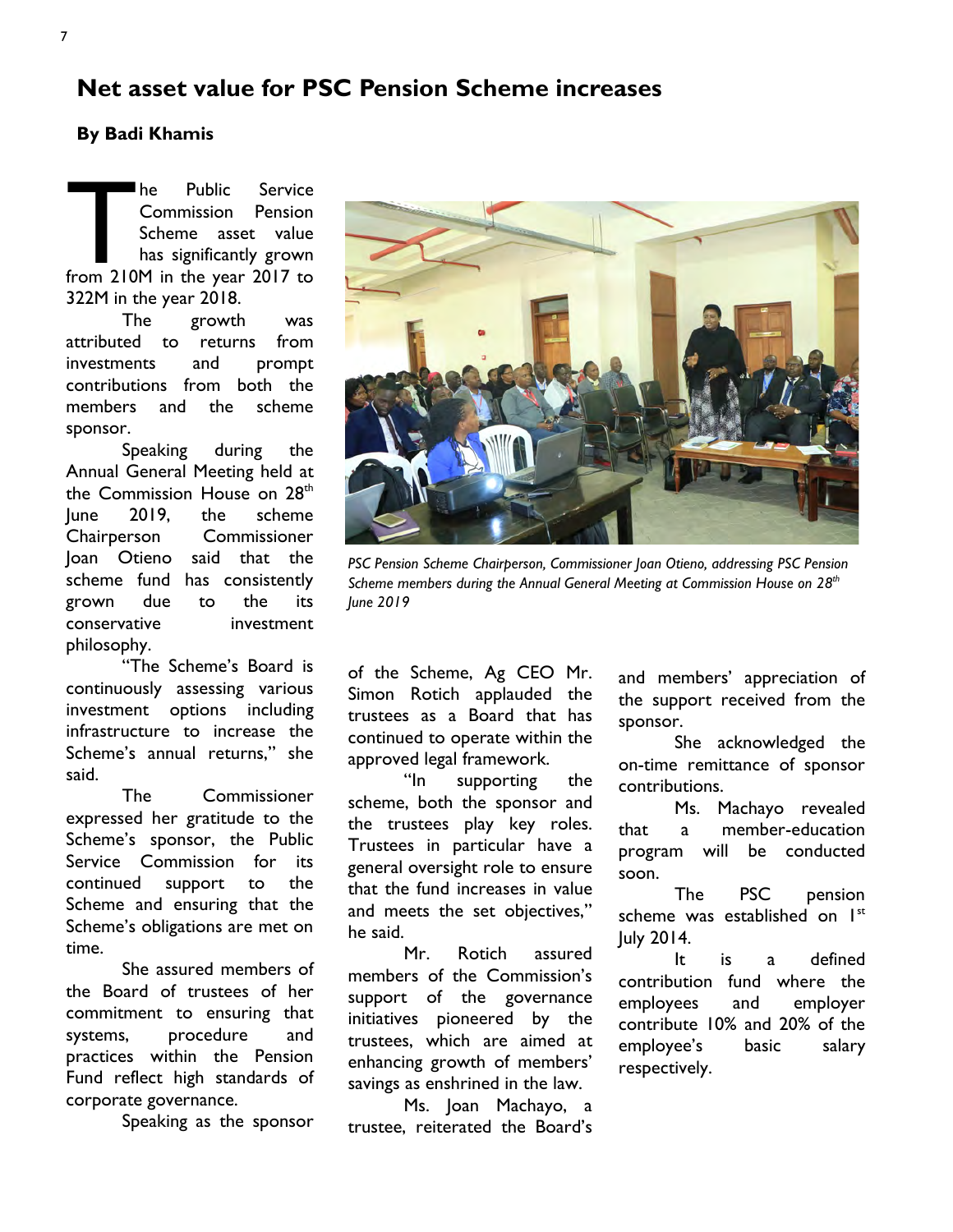# Client and the Service Charter

## By Gabriel Juma

The Longman dictionary<br>
defines a client as<br>
someone who gets<br>
services from a<br>
professional person, company, defines a client as someone who gets services from a organization or a government agency.

The synonyms include customer, consumer, and buyer among others. A customer on the other hand can be defined as someone who buys goods or services from a store or business.

The important difference between the two terms is that while a customer purchases goods and services from a store or company a client seeks for professional services from a company, an organization or a government agency.

The word "client" can also mean "customer," according to most dictionaries. In business, the two terms are often applied differently based on the types of relationships built.

Regarding delivery of government services the term "client" is preferred by most scholars as it infers a level of empowerment to those undertaking a transaction within the department offering the services.

It is also preferred because it denotes that service delivery is broader than financial transaction.

Clients may be members of the public, internal staff, staff of another department or agency, members of the community or people overseas.

A service charter attempts



Gabriel Juma

to define the service experience the client will have with the organization and the responsibilities of both the agency and the client.

This experience is described through the key standards of service. Service charter stipulates the level of quality of service to be provided, including introduction of new services.

A good charter should cover key information about an institution's service delivery approach and the relationship the client will have with the agency, including, mandate of the Agency; how to contact and communicate with the Institution; types and standard of service clients can expect; client's basic rights and responsibilities and mechanisms for providing feedback or making complaints.

A charter does not need to cover every function and service an agency provides, or detail every aspect of service delivery.

It should rather focus on the key areas seen as important by the agency's clients, stakeholders and staff. As a living document, it should evolve in line with changes to the agency and its clients and should therefore be reviewed regularly.

Service charters are powerful tools for government departments, agencies, management and staff to continuously improve service delivery to the public and other stakeholders. This is whether it be across the counter. via the telephone, or through electronic means.

Consequently, all government agencies that provide services directly to the public are expected to develop and implement a service charter.

The next article will review the introduction and implementation of service charters in the public service.

Service Charters are powerful tools for government departments, agencies, management and staff to continuously improve service delivery to the public and other stakeholders.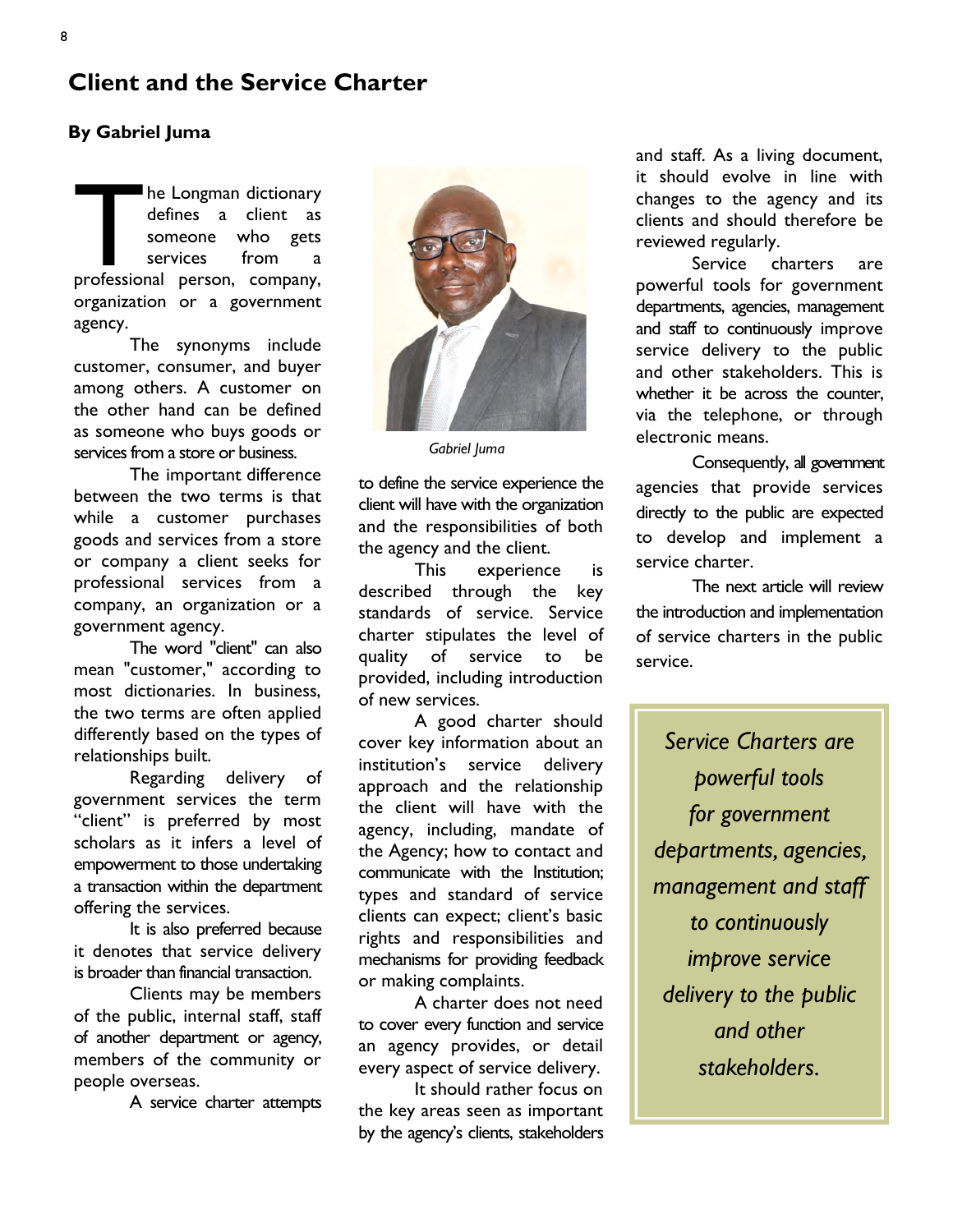## When is the best time for exercise?

By Kenneth Muchira & Griffins Omondi

exercising is "when is the same of the most frequently asked questions in regard to the most  $\frac{1}{2}$  to the most  $\frac{1}{2}$  to the most  $\frac{1}{2}$  to the most  $\frac{1}{2}$  to the most  $\frac{1}{2}$  to the most  $\frac{1}{2}$  to the mo frequently asked questions in regard to best time to exercise?"

For the years that we have been interacting with clients in the gym, we have often revisited this issue with fitness enthusiasts who are always grappling with the question.

Frankly, there is no scientific evidence to prove that exercising at a specific time during the day is more effective than the other.

This is not to dismiss the importance of choosing your preferred time of working out carefully. Like any other life-long habit, the aim of exercise when we start, is to make it a part of our daily lives. – a lifestyle.

Choosing a good time for your workouts will go a long way in determining whether or not you will be able to sustain the habit over a long time. Finding consistent free time-gaps inside your current schedule is your best bet in this.

Our bodies tend to adjust slowly to new things, but once a routine has been created, nothing is more difficult than breaking it. Once we have created our own exercise routine, we get so used to it that it becomes



difficult to imagine living without exercise.

Most of us will not relate to this because what we do is 'sneak into the gym' whenever we get the chance. As such, exercising has never become part of our lives. It is something we just do when we have time to spare.

Consistency is key to achieving results in the gym. It doesn't matter how much weights we can lift, how fast or long we can run on the treadmill or how many push-ups we can do when you are at the gym.

What matters is how consistently we can keep doing whatever it is we are doing in the gym. For instance, 30 minutes on the treadmill everyday beats 2 hours of the same, done once a week.

We recommend that you choose a time in your schedule that will make it difficult for you to skip your workouts. All you need is for your body to get programmed that at a certain



Kenneth Muchira Griffins Omondi

time every day, it undergoes some physical exercise.

Once accustomed to that, you will be surprised that you will no longer need to remind yourself to hit the gym, your body will automatically assume that duty. That is the reason you may have heard the phrase 'Gym is addictive.'

In the coming two issues, we will bring you the pros and cons of exercising either in the morning or evening. In the meantime, do not let this prevailing cold freeze you in your office, join us in the gym. It is pretty warm here.

Kenneth Muchira & Griffins Omondi are fitness consultants at the PSC gymnasium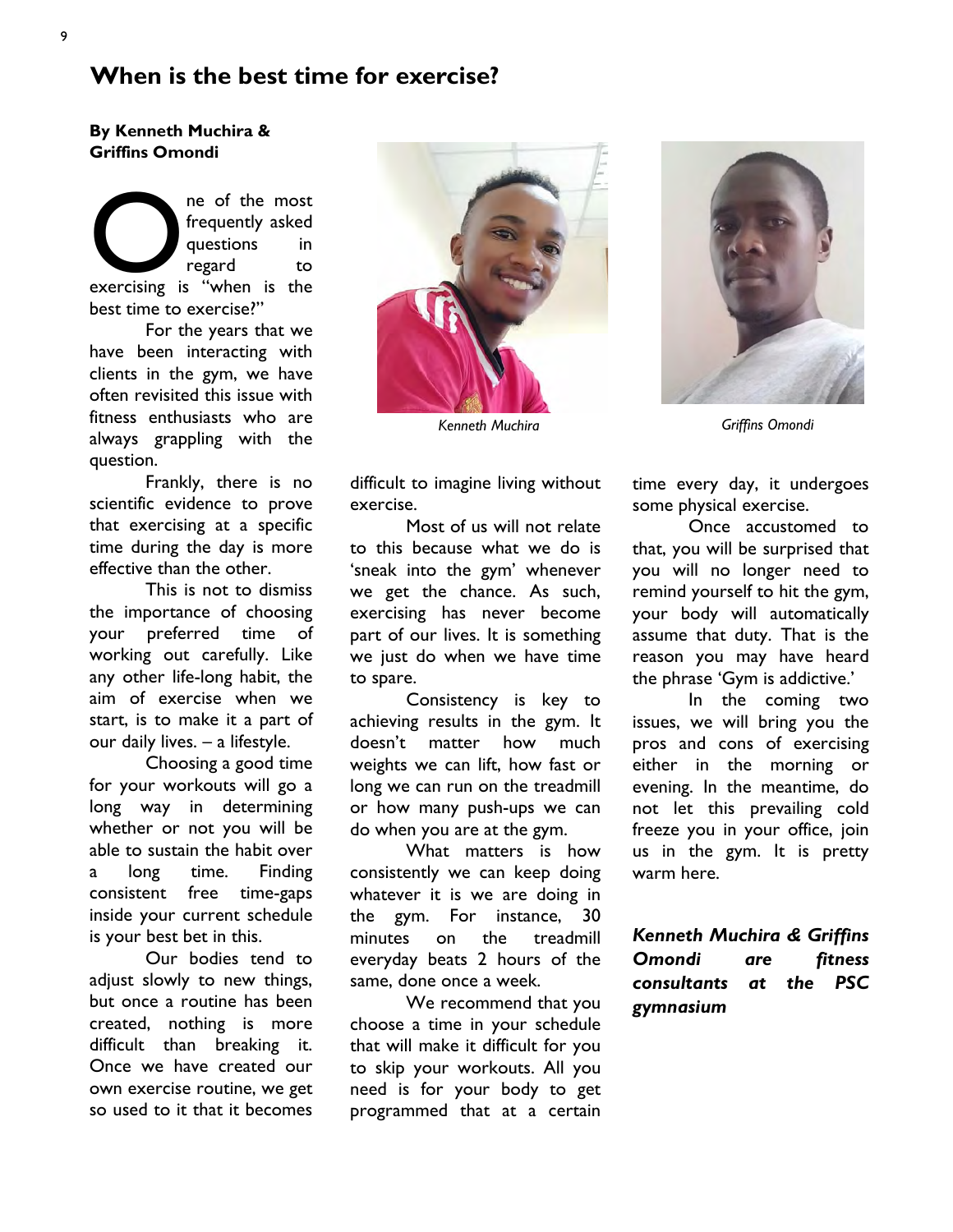# PSC IN PICTURES



PSC Ag CEO Mr. Simon Rotich addressing PSC pension scheme members during Annual General Meeting at Commission House on 28th June 2019



Director, Economic, Youth & Sustainable Development Secretariat, Prof. Prajapati Trivedi making a point to the PSC Chairman Mr. Stephen Kirogo during a courtesy visit to the chairman's office



From Right: Vice Chairperson Charity Kisotu, Commissioners Dr. Mary Mwiandi, Dr. Reuben Chirchir, Dr. Joyce Nyabuti, Ms. Joan Otieno, Amb. Salma Ahmed, Mr. Andrew Muriuki, Amb. Wamoto and Ag CEO Simon Rotich at the Africa Public Service Day Conference at KICC Nairobi



PSC Vice Chairperson Ms Charity Kisotu making her address after the Director, Economic, Youth & Sustainable Development Secretariat, Prof. Prajapati Trivedi's presentation to the Commission board. Sitting next to her is Commissioner Mary Mwiandi



A section of PSC Welfare members following proceedings during the Society's Annual General Meeting at the Commission house



SRC Vice Chairperson Mr. Dalmas Otieno and PSC Chairman Mr. Stephen Kirogo during the launch of public sector wage bill study report